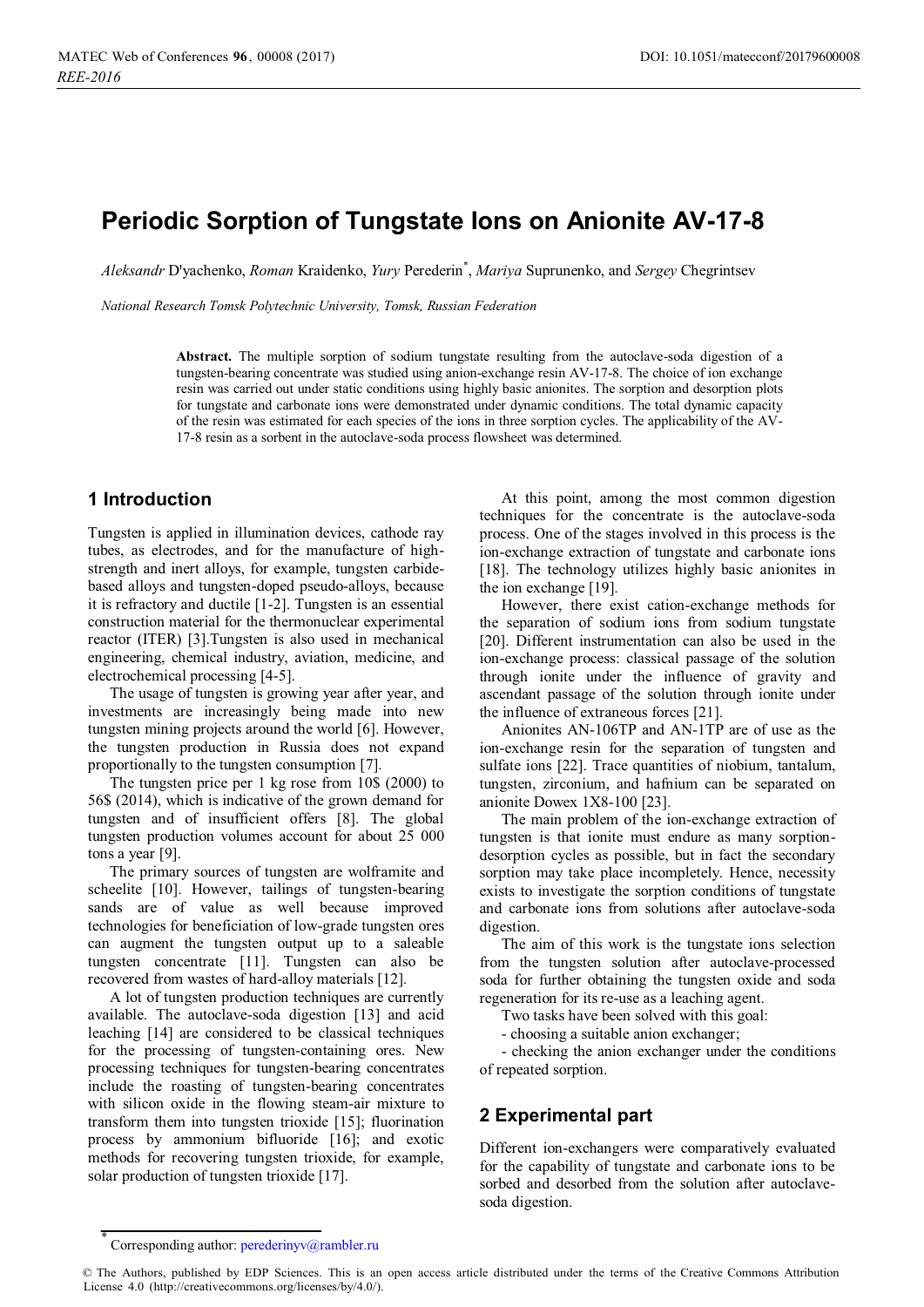The composition of the clarified, concentrated<br>tungsten-containing solution after autoclave-soda solution after autoclave-soda digestion is given in Table 1. Tungsten-containing solution was prepared by autoclave-processed soda.

**Table 1.** Composition of tungsten-containing solution after autoclave digestion.

| <b>Compos</b><br>ition           | Ca   | K    | Na    | Si   | W     | CO <sub>3</sub> <sup>2</sup> |
|----------------------------------|------|------|-------|------|-------|------------------------------|
| Concent<br>ration.<br>$\alpha/L$ | 0.07 | 0,16 | 63,65 | 0,13 | 42,95 | 75,50                        |

The following highly basic anionites were used as ion-exchangers: Purolite A-400, A-500, A-600 and Ambersep 920-U, AV-17-8. The anionites were saturated under dynamic conditions with the concentrated tungsten-containing solution in a solid-toliquid ratio of 1:1 for 1 h. Desorption was performed with a 2 M ammonium chloride solution in the same solid-to-liquid ratio of 1:1 for 1 h.

The tungsten concentration was measured by atomic emission spectrometry and the carbonate-ion concentration by titration [24].

Ambersep 920-U exhibited the highest sorption of tungstate and carbonate ions, but desorption on this desorbent was much worse than on the other resins. Specifications of the used anion-exchange resins are listed in Table 2.

**Table 2.** Specifications of anion-exchangers.

| No             | Name                    | Appearanc<br>e                                | Ionic<br>form | Total<br>exchange<br>capacity,<br>$g \text{ eq/dm}^3$ | Aver<br>age<br>size,<br>mm | Unif<br>ormi<br>ty<br>facto<br>r |
|----------------|-------------------------|-----------------------------------------------|---------------|-------------------------------------------------------|----------------------------|----------------------------------|
| 1              | Purolit<br>e<br>$A-400$ | Non-<br>transparent<br>spherical<br>particles | $Cl-$         | 0, 8                                                  | $0,3 -$<br>1,2             | 1,6                              |
| 2              | Purolit<br>e<br>$A-500$ | Non-<br>transparent<br>spherical<br>particles | $Cl-$         | 0, 8                                                  | $0,3 -$<br>1,2             | 1,6                              |
| 3              | Purolit<br>e<br>$A-600$ | Non-<br>transparent<br>spherical<br>particles | Cl-           | 1,4                                                   | $0,3 -$<br>1,2             | 1,7                              |
| $\overline{4}$ | Amber<br>sep<br>920-U   | Transparent<br>spherical<br>particles         | $Cl-$         | 1,0                                                   | 0,75<br>0,95               | 1,5                              |
| 5              | AV-<br>$17 - 8$         | Yellow<br>spherical<br>particles              | $Cl-$         | 1,15                                                  | 0,31<br>1,25               | 1,7                              |

# **3 Results and discussion**

The amounts of sorbed and desorbed tungstate ions on different anionites are presented on Figure 1.



**Fig. 1.** Distribution of sorbed and desorbed tungsten ions on different anionites.

The percentages of sorbed and desorbed carbonate ions on different anionites are depicted in Figure 2.

The sorption of carbonate and tungsten ions from the clarified concentrated solution was examined after autoclaving with soda digestion.



**Fig. 2.** Distribution of sorbed and desorbed carbonate ions on different anionites.

AV-17-8 anionite comprising the benzyltrimethylammonium ionogenic group was employed as the ion-exchange resin. This anionite was chosen as a high-grade reagent that has high static and dynamic exchange capacities.

The anionite was rendered into the chloride form by reaction with a 10% solution of ammonium chloride.

A total of three sorption-desorption cycles were performed. In each experiment, the tungsten-containing solution volume was 100 mL, the ionite weight was 15 g, and the ionite volume was 25 mL. The propagation velocity of the solution through the ionite was 1 drop per 3 sec, and the propagation of the solution through one column volume was 45 min. A 2 mol/L ammonium chloride solution (100 mL) was used as the desorbent.

 Forty percent of tungstate ions are sorbed from the concentrated sodium tungstate solution in the  $1<sup>st</sup>$  cycle, 38% in the  $2<sup>nd</sup>$  cycle, and 32% in the  $3<sup>d</sup>$  cycle. Due to the high concentration, the tungstate ion is unable to be sorbed fully on the resin under the specified conditions. The decreased velocity makes the sorption process limiting; therefore, the ion exchange should be performed in dilute solutions.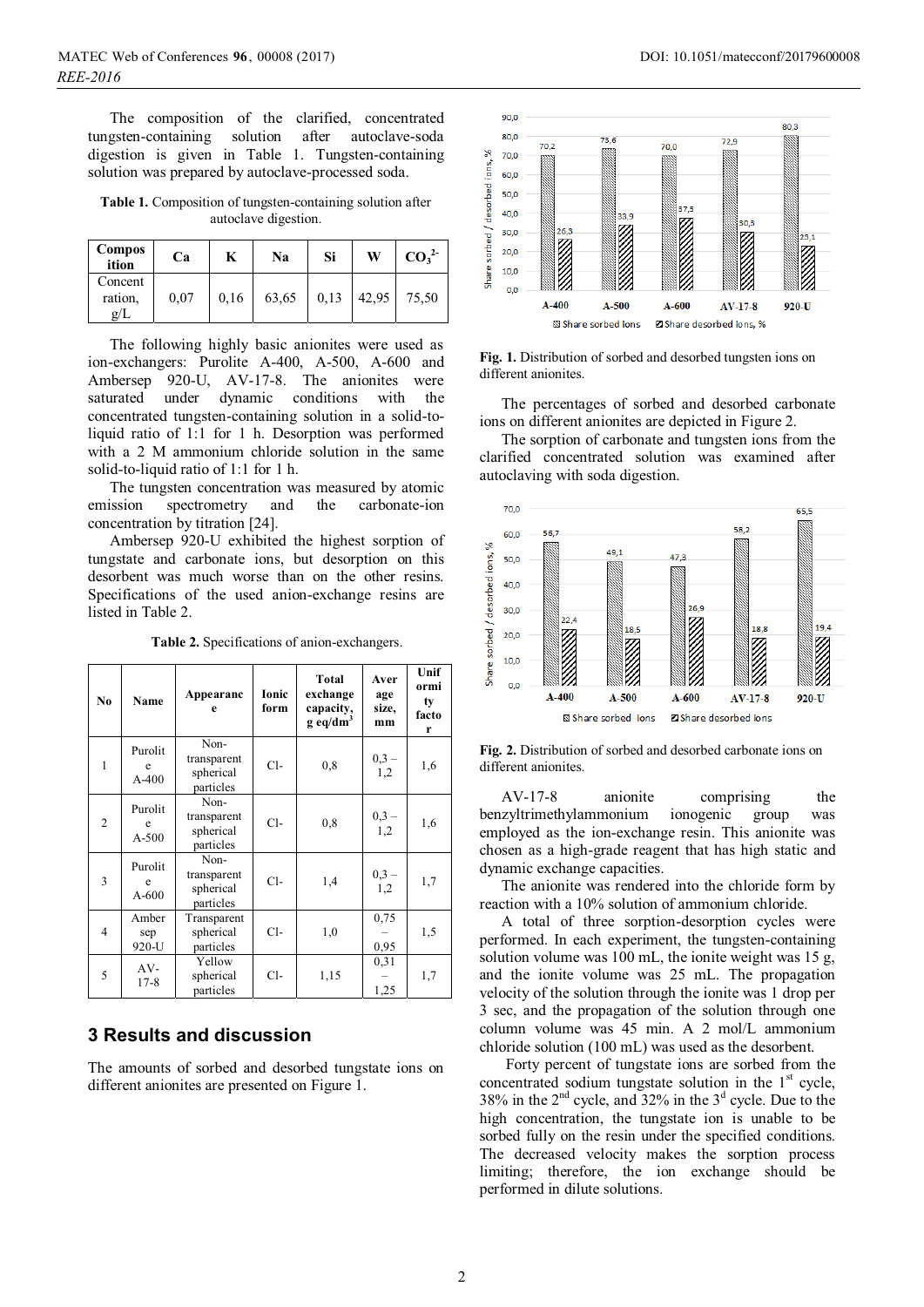The difference in tungstate ions sorption in the three cycles is negligible (Figure 3).



**Fig. 3.** Tungsten concentration in the eluate after sorption plotted against eluent volume for three cycles;  $1 - \text{in the } 1^{\text{st}}$ cycle, 2 - in the  $2<sup>nd</sup>$  cycle, 3 - in the  $3<sup>d</sup>$  cycle.

 The dynamic capacity of the anionite against tungsten diminishes: 320 g eq/L for the first sorption cycle, 278 g eq/L for the second, and 237 g eq/L for the third. This phenomenon is explained by incomplete desorption. Desorption against tungsten is 100% in the first cycle and only 70% in the second. The third cycle shows again 100% desorption against tungsten, but because the resin capacity decreases with each cycle, carbonate ions fill the space of tungstate ions in the resin matrix.

Desorption of tungstate ions is considerably distinct in each of the cycles. Desorption is uniform in the first cycle, whereas the ions are desorbed chiefly with first portions of the eluent in the second and third cycles (Fig. 4).



**Fig. 4.** Tungsten concentration in the eluate after desorption plotted against eluent volume for three cycles;  $1$  - in the  $1<sup>st</sup>$ cycle,  $2$  - in the  $2<sup>nd</sup>$  cycle,  $3$  - in the  $3<sup>d</sup>$  cycle.

The sorption of carbonate ions differs from that of tungstate ions. For instance, the sorption capacity of the resin against the carbonate ion declines in the third cycle, and the resin does not nearly absorb carbonate ions (Fig. 5).



**Fig. 5.** Carbonate ion concentration in the eluate after sorption plotted against eluent volume for three cycles;  $1$  - in the  $1<sup>st</sup>$ cycle,  $2$  - in the  $2<sup>nd</sup>$  cycle,  $3$  - in the  $3<sup>d</sup>$  cycle.

Desorption profile for carbonate ions follows that of tungstate ions (Fig. 6). Desorption is observed to be more uniform in the first cycle, while it is jump-like in the third cycle.



**Fig. 6.** Carbonate ion concentration in the eluate after desorption plotted against eluent volume for three cycles; 1 - in the  $1<sup>st</sup>$  cycle, 2 - in the  $2<sup>nd</sup>$  cycle, 3 - in the  $3<sup>d</sup>$  cycle.

 The anionite capacities against the carbonate ion in the first two cycles do not differ and are 184 g eq/L; the capacity in the third cycle is only 73 g eq/L of the initial. The carbonate ions are presumably converted into hydrocarbonate ions which cannot be desorbed with ammonium chloride. In turn, the hydrocarbonate ions take up the place of the mobile ions in the resin matrix and do not allow the sorption of both tungstate ions and carbonate ions.

#### **4 Conclusion**

It can be concluded from the findings that the sorption of the tungstate ions from the solution on the AV-17-8 resin in the first sorption cycle after autoclave-soda digestion is 40%; however, the anionite capacity then diminishes due to incomplete desorption of the carbonate ions that are also presented in the tungsten-containing solution.

The AV-17-8 resin is not fit for multiple sorption. For effective use of the AV-17-8 resin and effective sorption of all the tungstate ions, the concentration of the target component in the initial solution should be decreased by water dilution.